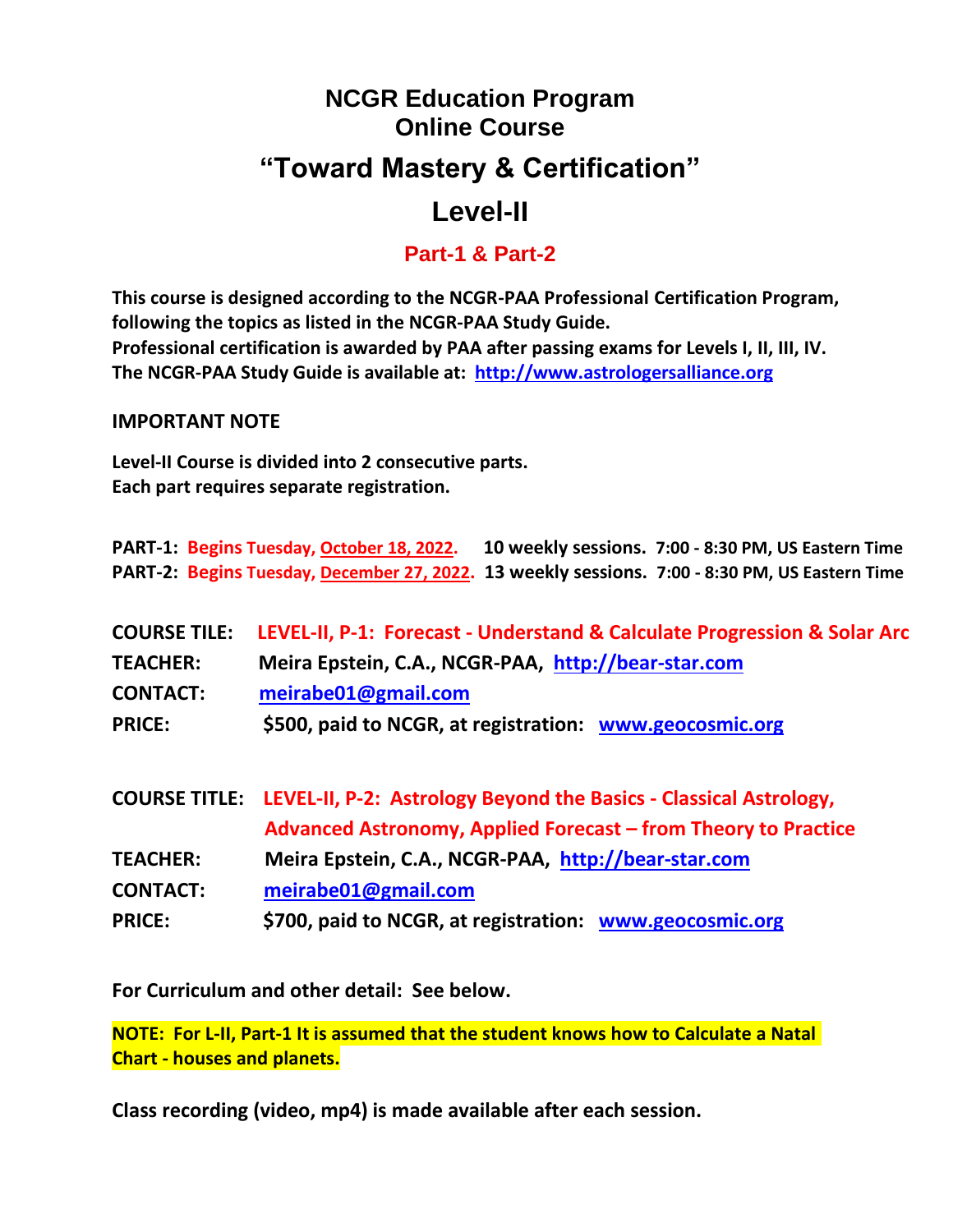# **Online Webinar Technology**

**Online, real-time, live and interactive audio-visual classes, using Zoom webinar technology.** 

- **- Prior to each session the students receive a link to connect to the online session.**
- **- The class sessions are recorded and students get a copy after each session.**
- **- Students should use a headphone to prevent echo situation.**

### **Study**

**During the course, students receive instructions & reference material as well as assignments. It is the students' responsibility to practice extensively on their own, in addition to class time, in order to ensure their success. See Curriculum Below.**

## **Before the Course Starts, Students Must Obtain:**

**1) CALCULATOR - Casio Scientific:** *CASIO x nnn* **series (for sexagesimal calculations) Recommended: [https://www.amazon.com/Casio-fx-260-SOLAR-Scientific-](https://www.amazon.com/Casio-fx-260-SOLAR-Scientific-Calculator/dp/B000Q5XTBQ)[Calculator/dp/B000Q5XTBQ](https://www.amazon.com/Casio-fx-260-SOLAR-Scientific-Calculator/dp/B000Q5XTBQ)**

 **Or similar [see Casio fx-260SolarII Scientific Calculator - Pink (260PK-BTS17)** 

- **2) THE AMERICAN EPHEMERIS Midnight by Neil Michelsen. 1900-2000 (20th century) 2000-2050 (21st century)**
- **3) TABLE OF HOUSES The Michelsen Book of Tables <https://tinyurl.com/The-Michelsen-Book-of-Tables>**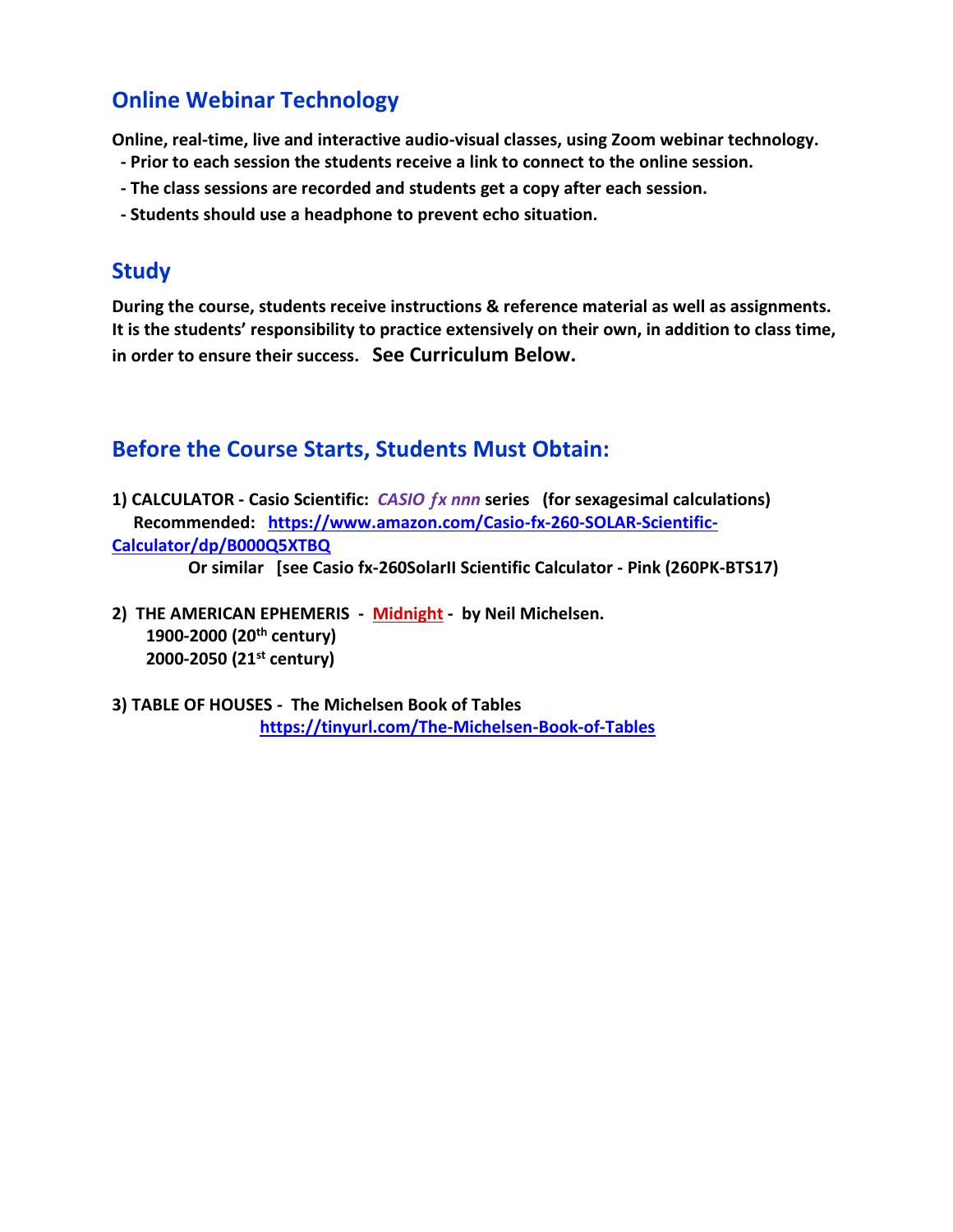# **L-II - Part-1: Schedule**

| Level-II: Part-1        |              | <b>DATES - Tuesdays</b> | <b>Time</b> |  |
|-------------------------|--------------|-------------------------|-------------|--|
| class-1 START $\sqrt{}$ | Tuesday, Oct | 18, 2022                | 7:00 PM EDT |  |
| class-2                 | Tuesday, Oct | 25, 2022                | 7:00 PM EDT |  |
| class-3                 | Tuesday, Nov | 1, 2022                 | 7:00 PM EDT |  |
| class-4                 | Tuesday, Nov | 8,2022                  | 7:00 PM EST |  |
| class-5                 | Tuesday, Nov | 15, 2022                | 7:00 PM EST |  |
| class-6                 | Tuesday, Nov | 22, 2022                | 7:00 PM EST |  |
| class-7                 | Tuesday, Nov | 29, 2022                | 7:00 PM EST |  |
| class-8                 | Tuesday, Dec | 6, 2022                 | 7:00 PM EST |  |
| class-9                 | Tuesday, Dec | 13, 2022                | 7:00 PM EST |  |
| class-10                | Tuesday, Dec | 20, 2022                | 7:00 PM EST |  |

**Total of 10 weekly sessions. Each session is 1.5 hr. Start date: Tuesday, October 18, 2022. 7:00 - 8:30 PM, US Eastern Time**

# **L-II - Part-2: Schedule**

**Total of 13 weekly sessions. Each session is 1.5 hr. Start date: Tuesday, December 27, 2022. 7:00 - 8:30 PM, US Eastern Time**

| Level-II: Part-2        |              | <b>DATES - Tuesdays</b> | <b>Time</b> |  |
|-------------------------|--------------|-------------------------|-------------|--|
| class-1 START $\sqrt{}$ | Tuesday, Dec | 27, 2022                | 7:00 PM EST |  |
| class-2                 | Tuesday, Jan | 3, 2023                 | 7:00 PM EST |  |
| class-3                 | Tuesday, Jan | 10, 2023                | 7:00 PM EST |  |
| class-4                 | Tuesday, Jan | 17, 2023                | 7:00 PM EST |  |
| class-5                 | Tuesday, Jan | 24, 2023                | 7:00 PM EST |  |
| class-6                 | Tuesday, Jan | 31, 2023                | 7:00 PM EST |  |
| class-7                 | Tuesday, Feb | 7,2023                  | 7:00 PM EST |  |
| class-8                 | Tuesday, Feb | 14, 2023                | 7:00 PM EST |  |
| class-9                 | Tuesday, Feb | 21, 2023                | 7:00 PM EST |  |
| class-10                | Tuesday, Feb | 28, 2023                | 7:00 PM EST |  |
| class-11                | Tuesday, Mar | 7,2023                  | 7:00 PM EST |  |
| class-12                | Tuesday, Mar | 14, 2023                | 7:00 PM EDT |  |
| class-13                | Tuesday, Mar | 21, 2023                | 7:00 PM EDT |  |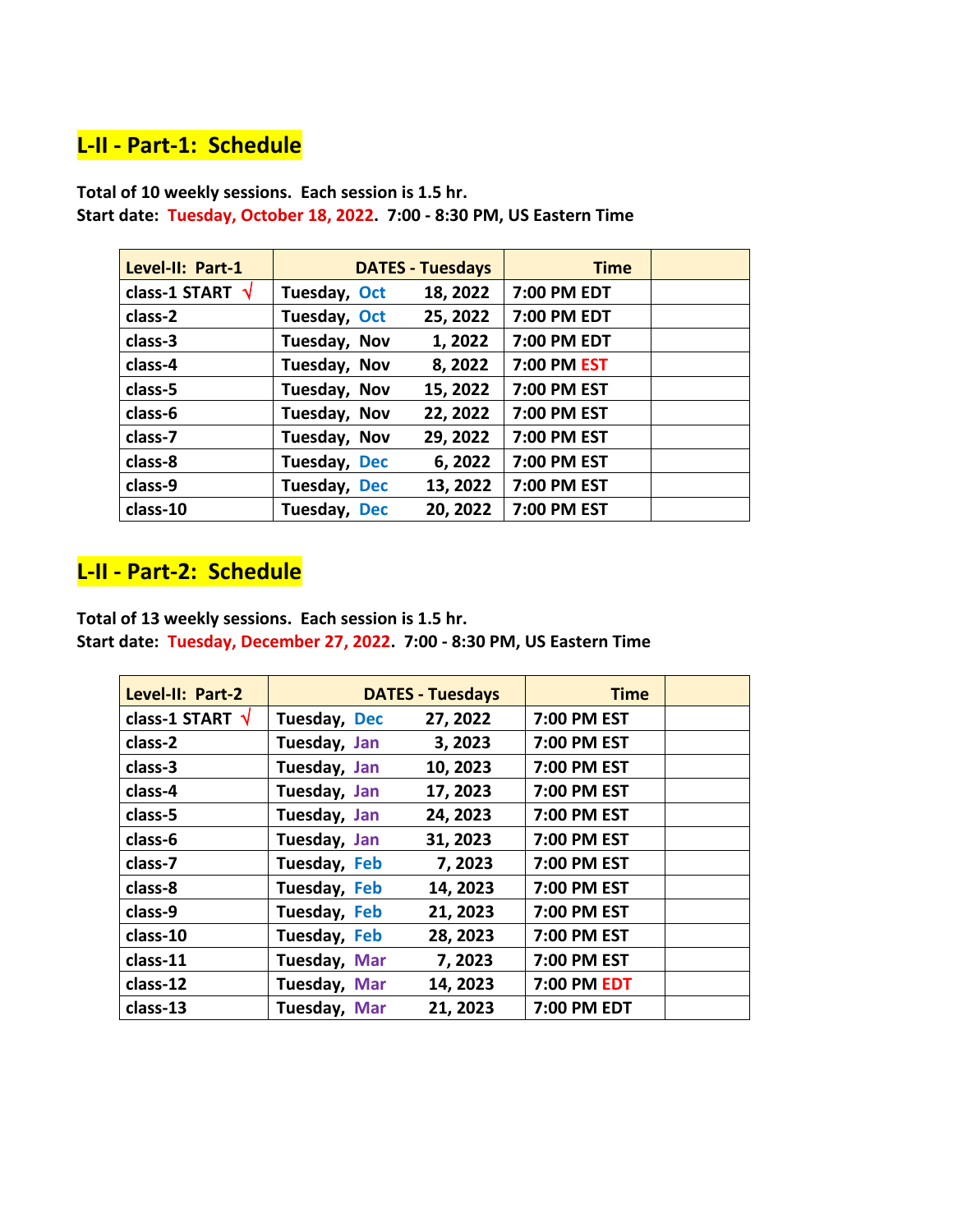#### **CURRICULUM**

#### **Level-II, Part-1 (9 weeks)**

#### **Forecast: Understand & Calculate Secondary Progression & Solar Arc Direction**

- **1) Introduction to Forecast Methods**
- **2) Forecast Interpretation Guidelines – Method Comparing and Integration**
- **3) Forecast Timing Guidelines – Transits, Triggers, Other**
- **4) ACD – Definition, Use, Calculation**
- **5) Secondary Progression Calculation, using the ACD – Planets, Houses & Declination**
- **6) Solar Arc Calculation**
- **7) Vertex, East Point, Equatorial Ascendant - Definitions & Calculations**
- **8) Relocation Chart & Astro-Cartography: Definition, Calculation and Interpretation Guidelines**
- **9) Applied Practice – Transits, Progression and Solar Arc – the combined effects in the chart**

#### **Level-II, Part-2 (13 weeks)**

#### **Astronomy – Fundamental Concepts Refresher**

- **1) Planetary cycles & rate of daily motion**
- **2) Asteroids & Chiron (position, cycle and use)**
- **3) The Cardinal Points - Equinox & Solstice**
- **4) Tropical vs. Sidereal Zodiac and the Precession of the Equinoxes**
- **5) The Lunar Nodes and the Nodal Cycle**
- **6) Other Planetary Nodes**
- **7) Eclipses, their connection with the Nodes, and the Saros Cycles**

#### **Advanced Astronomy**

- **8) Declination– Parallels & Contra-Parallels**
- **9) Anticia and how to find it in the chart**
- **10) Great Circles (Celestial Meridian & Equator, Rational Horizon, Prime Vertical)**
- **11) Coordinate Systems and how they are measured – review all.**
- **12) Right Ascension and Rising Times**
- **13) House Systems**
- **14) Fixed Stars**

#### **Classical Astrology - Beyond the Basics**

- **15) Sign Classification (Triplicities, Quadraplicities, Polarities)**
- **16) Essential Dignity-Debility - Sign and Triplicity Rulership**
- **17) Accidental Dignity-Debility – by House placement**
- **18) The Almuten (of the chart, and of a house), and how to find it**
- **19) The Decans (two systems) & other sub-divisions of the Signs (Terms/Bounds & Faces)**
- **20) Dispositor & Final Dispositor**
- **21) Reception and Mutual Reception**
- **22) The Minor Aspects and how to find them**